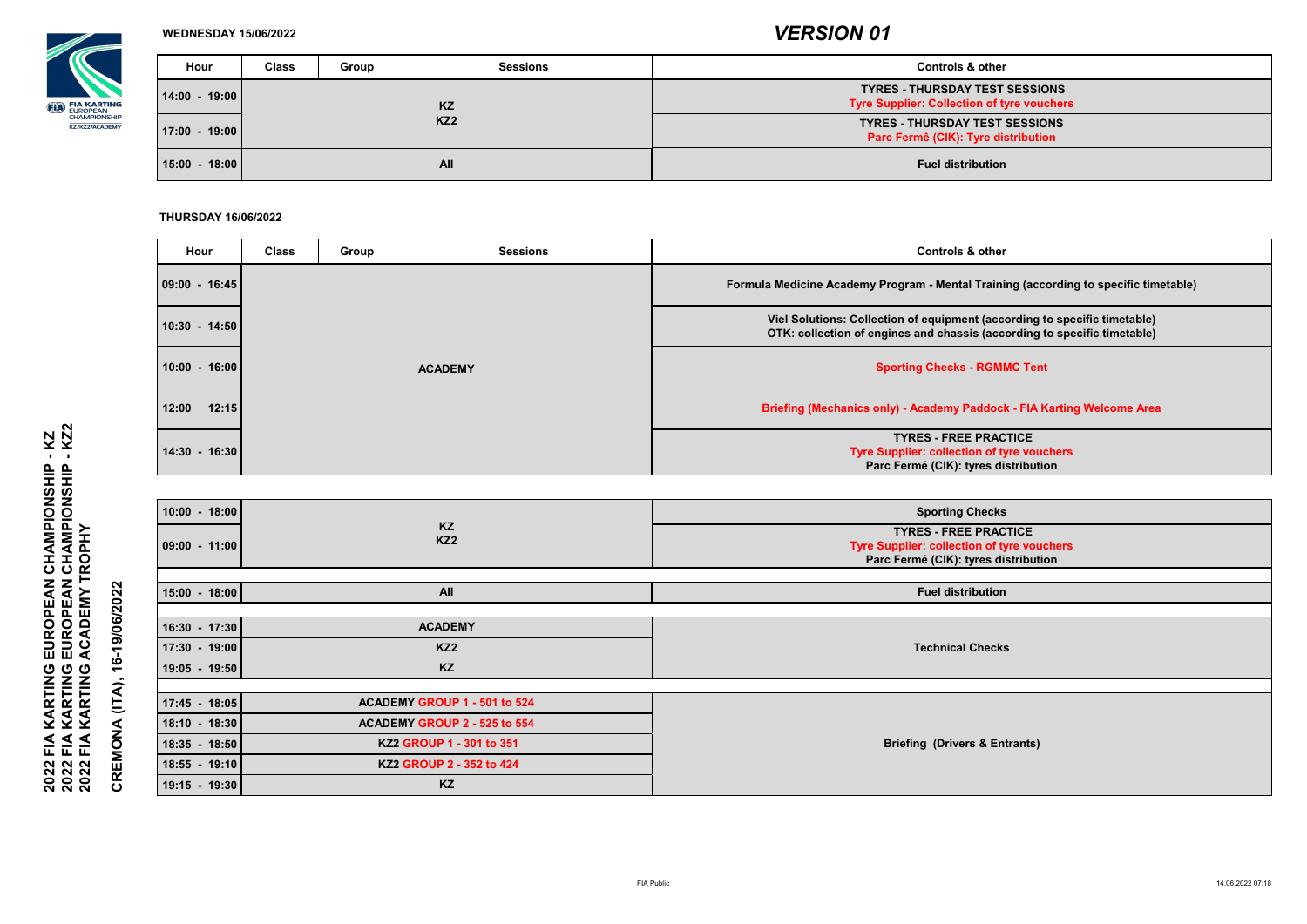2022 FIA KARTING EUROPEAN CHAMPIONSHIP - KZ<br>2022 FIA KARTING EUROPEAN CHAMPIONSHIP - KZ2<br>2022 FIA KARTING ACADEMY TROPHY **2022 FIA KARTING EUROPEAN CHAMPIONSHIP - KZ2 2022 FIA KARTING EUROPEAN CHAMPIONSHIP - KZ 2022 FIA KARTING ACADEMY TROPHY**

| Hour               | Pre-grid closing | <b>Class</b>          | Group       | <b>Sessions</b>                                      |
|--------------------|------------------|-----------------------|-------------|------------------------------------------------------|
| <b>At the Gate</b> |                  |                       |             |                                                      |
| $09:00 - 12:30$    |                  |                       |             | <b>All</b>                                           |
| 09:20 - 15:30      |                  |                       |             | <b>ACADEMY</b>                                       |
| 08:30 - 08:50      |                  | <b>ACADEMY</b>        | $501 - 524$ | <b>Free Practice (1)</b>                             |
| 08:55 - 09:15      |                  |                       | $525 - 554$ | Academy 20 min                                       |
| 09:20 - 09:30      |                  |                       | Series 1    |                                                      |
| 09:35 - 09:45      |                  | KZ <sub>2</sub>       | Series 2    | <b>Free Practice (1)</b>                             |
| 09:50 - 10:00      |                  |                       | Series 3    |                                                      |
| 10:05 - 10:15      |                  |                       | Series 4    | KZ / KZ2 10 min                                      |
| 10:20<br>$-10:30$  |                  | <b>KZ</b>             | All         |                                                      |
| 10:35 - 10:55      |                  | <b>ACADEMY</b>        | $525 - 554$ | <b>Free Practice (2)</b>                             |
| $11:00 - 11:20$    |                  |                       | $501 - 524$ | Academy 20 min                                       |
| $11:25 - 11:35$    |                  |                       | Series 1    |                                                      |
| 11:40 - 11:50      |                  |                       | Series 2    | <b>Free Practice (2)</b>                             |
| 11:55 - 12:05      |                  |                       | Series 3    |                                                      |
| $12:10 - 12:20$    |                  | KZ <sub>2</sub><br>KZ | Series 4    | KZ / KZ2 10 min                                      |
| 12:25 - 12:35      |                  |                       | All         |                                                      |
| 12:40 - 13:00      |                  | <b>ACADEMY</b>        | $501 - 524$ | <b>Free Practice (3)</b>                             |
| 13:05 - 13:25      |                  |                       | $525 - 554$ | Academy 20 min                                       |
| 13:30<br>14:30     |                  | <b>All</b>            |             |                                                      |
| 14:35 - 14:41      |                  |                       | Series 1    |                                                      |
| 14:56 - 15:02      |                  | KZ <sub>2</sub>       | Series 2    |                                                      |
| 15:17 - 15:23      |                  |                       | Series 3    |                                                      |
| 15:38 - 15:44      |                  |                       | Series 4    | <b>Qualifying Practice</b><br>6 min                  |
| 15:59 - 16:05      |                  | KZ                    | All         |                                                      |
| 16:15 - 16:21      |                  | <b>ACADEMY</b>        | Series 1    |                                                      |
| 16:31 - 16:37      |                  |                       | Series 2    |                                                      |
| 16:37 - 17:10      |                  | <b>All</b>            |             |                                                      |
| 17:10 - 17:25      | 17:05            |                       | $E - F$     |                                                      |
| 17:30 - 17:45      | 17:25            | KZ <sub>2</sub>       | $C - D$     | <b>Qualifying Heat</b><br>(KZ / KZ2: 13 laps; 15 km) |
| 17:50 - 18:05      | 17:45            |                       | $A - B$     | (Academy: 9 laps; 10 km)                             |
| 18:10<br>$-18:25$  | 18:05            | KZ                    | Heat 1      |                                                      |

| <b>Hour</b>       | <b>Pre-grid closing</b> | <b>Class</b>    | <b>Group</b> | <b>Sessions</b>                                        | <b>Controls &amp; other</b>                                                                                                                                                 |  |
|-------------------|-------------------------|-----------------|--------------|--------------------------------------------------------|-----------------------------------------------------------------------------------------------------------------------------------------------------------------------------|--|
| At the Gate       |                         |                 |              |                                                        | <b>Transponder collection at Start Servicing Park</b>                                                                                                                       |  |
| $9:00 - 12:30$    |                         |                 |              | <b>All</b>                                             | <b>COLLECTION TYRES - QUALIFYING PRACTICE &amp;</b><br><b>QUALIFYING HEATS</b><br><b>Tyre Supplier: collection of tyre vouchers</b><br>Parc Fermé (CIK): tyres distribution |  |
| $- 15:30$ - 15:30 |                         |                 |              | <b>ACADEMY</b>                                         | Formula Medicine Academy Program - Mental Training (according to specific timetable)                                                                                        |  |
| $3:30 - 08:50$    |                         | <b>ACADEMY</b>  | $501 - 524$  | <b>Free Practice (1)</b>                               |                                                                                                                                                                             |  |
| $3.55 - 09.15$    |                         |                 | $525 - 554$  | <b>Academy 20 min</b>                                  |                                                                                                                                                                             |  |
| $9:20 - 09:30$    |                         |                 | Series 1     |                                                        |                                                                                                                                                                             |  |
| $9:35 - 09:45$    |                         | KZ <sub>2</sub> | Series 2     | <b>Free Practice (1)</b>                               |                                                                                                                                                                             |  |
| $9:50 - 10:00$    |                         |                 | Series 3     |                                                        |                                                                                                                                                                             |  |
| $0.05 - 10.15$    |                         |                 | Series 4     | KZ / KZ2 10 min                                        |                                                                                                                                                                             |  |
| $0.20 - 10.30$    |                         | <b>KZ</b>       | All          |                                                        |                                                                                                                                                                             |  |
| $0.35 - 10.55$    |                         | <b>ACADEMY</b>  | $525 - 554$  | <b>Free Practice (2)</b>                               |                                                                                                                                                                             |  |
| $1.00 - 11.20$    |                         |                 | $501 - 524$  | <b>Academy 20 min</b>                                  |                                                                                                                                                                             |  |
| $1:25 - 11:35$    |                         |                 | Series 1     |                                                        |                                                                                                                                                                             |  |
| $1:40 - 11:50$    |                         | KZ <sub>2</sub> | Series 2     | <b>Free Practice (2)</b>                               |                                                                                                                                                                             |  |
| $1:55 - 12:05$    |                         |                 | Series 3     |                                                        |                                                                                                                                                                             |  |
| $2:10 - 12:20$    |                         |                 | Series 4     | KZ / KZ2 10 min                                        |                                                                                                                                                                             |  |
| $2:25 - 12:35$    |                         | KZ              | All          |                                                        |                                                                                                                                                                             |  |
| $2.40 - 13.00$    |                         |                 | $501 - 524$  | <b>Free Practice (3)</b>                               |                                                                                                                                                                             |  |
| $8.05 - 13.25$    |                         | <b>ACADEMY</b>  | $525 - 554$  | Academy 20 min                                         |                                                                                                                                                                             |  |
| 3:30<br>14:30     |                         | <b>All</b>      |              |                                                        | <b>BREAK</b>                                                                                                                                                                |  |
| $1.35 - 14.41$    |                         |                 | Series 1     |                                                        |                                                                                                                                                                             |  |
| $1.56 - 15.02$    |                         | KZ <sub>2</sub> | Series 2     |                                                        |                                                                                                                                                                             |  |
| $5:17 - 15:23$    |                         |                 | Series 3     |                                                        |                                                                                                                                                                             |  |
| $5.38$ - 15:44    |                         |                 | Series 4     | <b>Qualifying Practice</b><br>6 min                    |                                                                                                                                                                             |  |
| $5.59 - 16.05$    |                         | <b>KZ</b>       | All          |                                                        |                                                                                                                                                                             |  |
| $6:15 - 16:21$    |                         | <b>ACADEMY</b>  | Series 1     |                                                        |                                                                                                                                                                             |  |
| $6.31 - 16.37$    |                         |                 | Series 2     |                                                        |                                                                                                                                                                             |  |
| $6.37 - 17.10$    |                         | <b>All</b>      |              |                                                        | <b>BREAK</b>                                                                                                                                                                |  |
| $7:10 - 17:25$    | 17:05                   |                 | $E - F$      |                                                        |                                                                                                                                                                             |  |
| $7:30 - 17:45$    | 17:25                   | KZ <sub>2</sub> | $C - D$      | <b>Qualifying Heat</b>                                 |                                                                                                                                                                             |  |
| $7:50 - 18:05$    | 17:45                   |                 | $A - B$      | (KZ / KZ2: 13 laps; 15 km)<br>(Academy: 9 laps; 10 km) |                                                                                                                                                                             |  |
| $3:10 - 18:25$    | 18:05                   | KZ              | Heat 1       |                                                        |                                                                                                                                                                             |  |

**CREMONA (ITA), 16-19/06/2022**

CREMONA (ITA), 16-19/06/2022

## **VENDREDI / FRIDAY 17/06/2022** *VERSION 01*

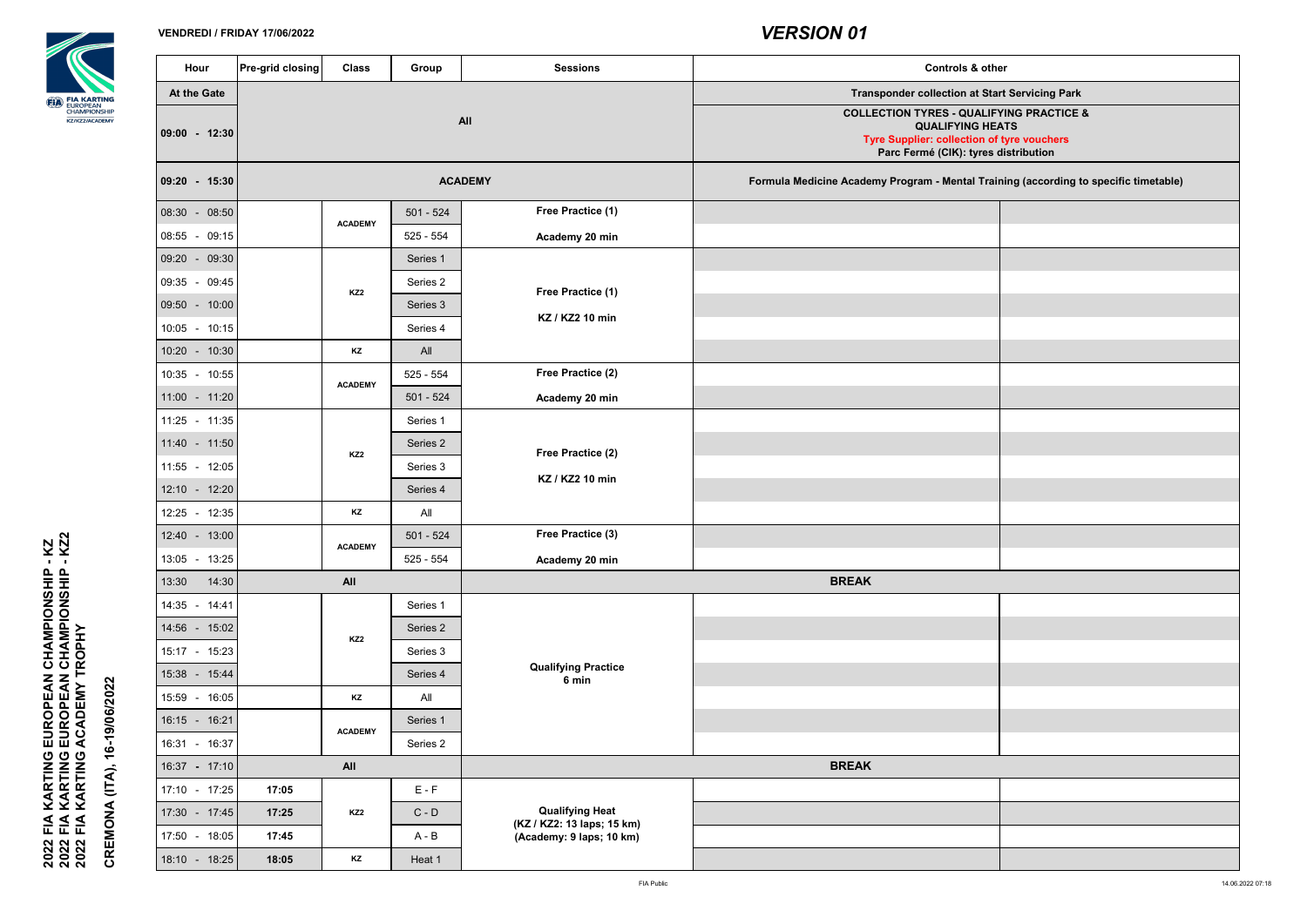

### **SAMEDI / SATURDAY 18/06/2022**

2022 FIA KARTING EUROPEAN CHAMPIONSHIP - KZ<br>2022 FIA KARTING EUROPEAN CHAMPIONSHIP - KZ2<br>2022 FIA KARTING ACADEMY TROPHY **2022 FIA KARTING EUROPEAN CHAMPIONSHIP - KZ2 2022 FIA KARTING EUROPEAN CHAMPIONSHIP - KZ 2022 FIA KARTING ACADEMY TROPHY**

| <b>Sessions</b>                                                                  | <b>Controls &amp; other</b>                                                          |  |  |  |  |
|----------------------------------------------------------------------------------|--------------------------------------------------------------------------------------|--|--|--|--|
| <b>ACADEMY</b>                                                                   | Formula Medicine Academy Program - Mental Training (according to specific timetable) |  |  |  |  |
| <b>Warm-up</b><br><b>10 min</b>                                                  |                                                                                      |  |  |  |  |
| <b>Qualifying Heat</b><br>(KZ / KZ2: 13 laps; 15 km)<br>(Academy: 9 laps; 10 km) |                                                                                      |  |  |  |  |
|                                                                                  | <b>BREAK</b>                                                                         |  |  |  |  |
| <b>Qualifying Heat</b><br>(KZ / KZ2: 13 laps; 15 km)<br>(Academy: 9 laps; 10 km) |                                                                                      |  |  |  |  |

| <b>Sessions</b>                                        | Group          | <b>Class</b>    | $ Pre\text{-}\text{grid closing} $ |                 | Hour |  |
|--------------------------------------------------------|----------------|-----------------|------------------------------------|-----------------|------|--|
|                                                        | <b>ACADEMY</b> |                 |                                    | 11:30 - 15:00   |      |  |
|                                                        | $B - D$        | <b>ACADEMY</b>  |                                    | 09:00 - 09:10   |      |  |
|                                                        | $A - C$        |                 |                                    | 09:15 - 09:25   |      |  |
| <b>Warm-up</b>                                         | $B - D$        |                 |                                    | 09:30 - 09:40   |      |  |
| <b>10 min</b>                                          | $A - E$        | KZ <sub>2</sub> |                                    | 09:45 - 09:55   |      |  |
|                                                        | $C - F$        |                 |                                    | $10:00 - 10:10$ |      |  |
|                                                        | All            | <b>KZ</b>       |                                    | $10:15 - 10:25$ |      |  |
|                                                        | $B - D$        | <b>ACADEMY</b>  | 10:25                              | 10:30 - 10:45   |      |  |
|                                                        | $A - C$        |                 | 10:45                              | 10:50 - 11:05   |      |  |
|                                                        | $B - D$        |                 | 11:05                              | $11:10 - 11:25$ |      |  |
| <b>Qualifying Heat</b>                                 | $A - E$        | KZ <sub>2</sub> | 11:25                              | $11:30 - 11:45$ |      |  |
| (KZ / KZ2: 13 laps; 15 km)<br>(Academy: 9 laps; 10 km) | $C - F$        |                 | 11:45                              | 11:50 - 12:05   |      |  |
|                                                        | Heat 2         | KZ              | 12:05                              | 12:10 - 12:25   |      |  |
|                                                        | $A - D$        |                 | 12:25                              | 12:30 - 12:45   |      |  |
|                                                        | $C - E$        | KZ <sub>2</sub> | 12:45                              | 12:50 - 13:05   |      |  |
|                                                        | $B - F$        |                 | 13:05                              | 13:10 - 13:25   |      |  |
|                                                        |                | <b>All</b>      |                                    | 13:25 - 14:40   |      |  |
|                                                        | $B - C$        |                 | 14:40                              | 14:45 - 15:00   |      |  |
|                                                        | $A - F$        | KZ <sub>2</sub> | 15:00                              | 15:05 - 15:20   |      |  |
|                                                        | $D - E$        |                 | 15:20                              | 15:25 - 15:40   |      |  |
| <b>Qualifying Heat</b>                                 | Heat 3         | KZ              | 15:40                              | 15:45 - 16:00   |      |  |
| (KZ / KZ2: 13 laps; 15 km)<br>(Academy: 9 laps; 10 km) | $B - C$        | <b>ACADEMY</b>  | 16:00                              | 16:05 - 16:20   |      |  |
|                                                        | $A - D$        |                 | 16:20                              | 16:25 - 16:40   |      |  |
|                                                        | $B - E$        |                 | 16:40                              | 16:45 - 17:00   |      |  |
|                                                        | $D - F$        | KZ <sub>2</sub> | 17:00                              | 17:05 - 17:20   |      |  |
|                                                        | $A - C$        |                 | 17:20                              | 17:25 - 17:40   |      |  |

**CREMONA (ITA), 16-19/06/2022**

CREMONA (ITA),

16-19/06/2022

# *VERSION 01*